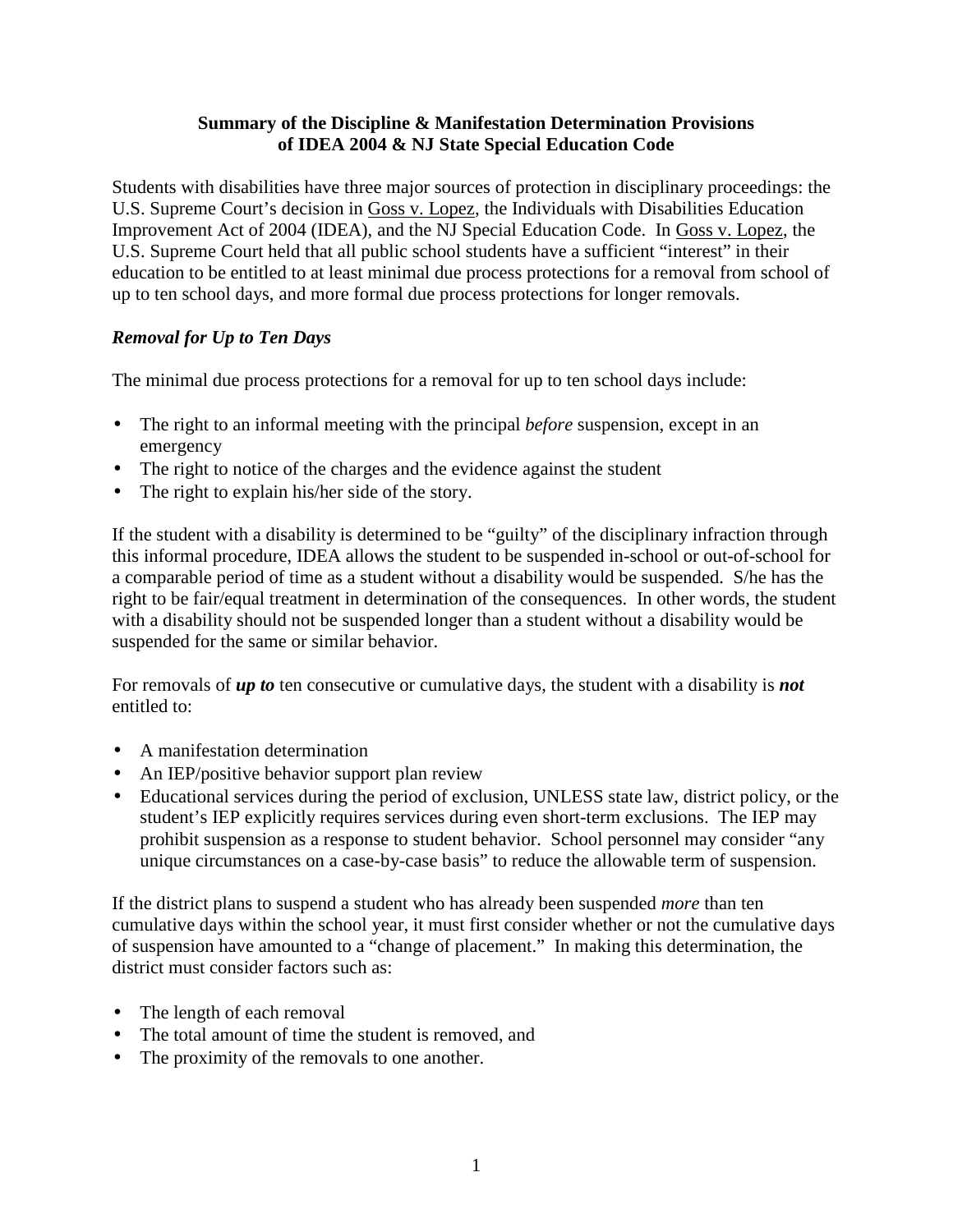If the district determines that an additional removal would result in a change of placement using the above criteria, it must follow the procedural requirements for an exclusion of greater than ten consecutive days.

# *Removal for More than Ten Days*

For exclusions longer than ten days<sup>1</sup>, students with and without disabilities have the right to a more formal due process hearing to determine their "guilt," including the right to:

- Notice of the charges and evidence against them
- Question and present witnesses
- Review and present evidence
- Bring an attorney or advocate (at their own expense).

## *Manifestation Determination*

If the student with a disability has been determined to have committed an offense that violates a school rule or the school code of conduct that could result in an exclusion for longer than ten days, the IEP team must conduct a manifestation determination within the first ten days of removal.<sup>2</sup> The manifestation determination meeting is held with the parent and relevant members of the IEP team. The team reviews all relevant information in the student's file, the IEP, teacher observations, and any relevant information from the parent(s) and student.

The IEP team must determine that the behavior was a manifestation of the disability if:

- The conduct was caused by, or had a direct and substantial relationship to, the child's disability, or
- The behavior was a direct result of the district/school's failure to implement the IEP.

Unless the IEP explicitly requires it, IDEA 2004 no longer requires consideration of whether:

- The IEP, services and placement were appropriate, and appropriately implemented; or
- The disability impaired the child's ability to understand the impact and consequences of their behavior or to control their behavior.

To conduct a manifestation determination, the parent and the IEP team should:

- Collect and examine the records of behavior of the student over the period of the current IEP, explicitly looking to see if similar behaviors have been occurring;
- Examine the components of the existing positive behavior support plan for their impact in increasing or decreasing behaviors of concern;

 $\overline{a}$  $1$  In addition, once a student has been removed from school for 10 days either consecutively or cumulatively, they have a right to receive a free, appropriate public education during the period of any additional removal.

 $2$  No manifestation determination is required if the student carried or possessed a gun or dangerous weapon, knowingly possessed or used illegal drugs, sold or solicited a controlled substance, or inflicted serious bodily injury on another at school, on school grounds, or at a school function.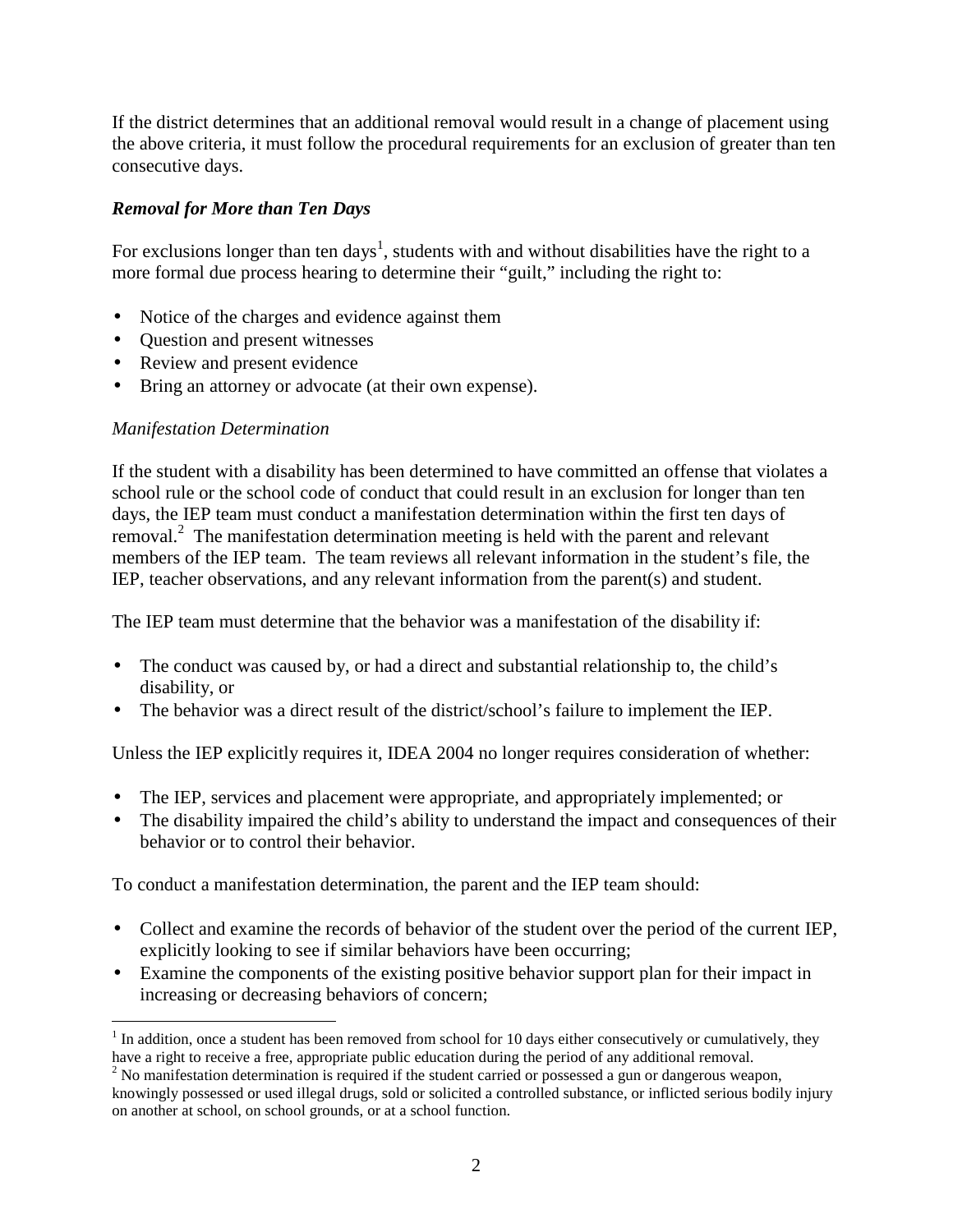- Collect information on the student's general school performance from school staff;
- Collect information on home behavior concerns from parents;
- Review historical academic and behavior data regarding the student, with a particular eye to whether this type of behavior was one of the original reasons for referral;
- Interview the student, with an emphasis on the student's current mental health and the student's understanding of the school policy violation;
- Interview teachers, seeking to identify the extent to which the problem behaviors are "normal" for the student;
- Interview administrators regarding this violation and what their investigation found;
- Review the student's current program and placement for appropriateness;
- Consider the usual characteristics of individuals with this student's disability;
- Consider the cognitive, emotional, and behavior status of the student in regard to school policy violations and self-control; and
- Review options for available and appropriate programming.

#### *Functional Behavior Assessment & Positive Behavior Support Plan*

In addition, the IEP team must:

- Conduct a functional behavior assessment and implement a positive behavior support plan, unless that has already been done;
- If a positive behavior support plan has been developed, review and modify it as necessary.

If the behavior is a manifestation of the student's disability, the student must be returned to their current placement no later than the  $11<sup>th</sup>$  day following their removal, unless the parent and IEP team agree otherwise. (A parent and the team can always agree to a change of placement.) If the behavior is not a manifestation, the student may be disciplined, suspended, or expelled to the same extent as a student without a disability. However, s/he must continue to receive a free, appropriate public education during any period of removal of more than ten days.

#### *Pendency Placement*

If the parent appeals the decision that the student's behavior was not a manifestation of their disability, or if the student committed an offense that can lead to placement in an Interim Alternative Educational Setting, the pendency placement during appeal is the IAES. The hearing must be held within 20 school days of the request, with a decision within 10 school days of the hearing.

## *Removal to an Interim Alternative Educational Setting*

A student may be removed unilaterally (without parental consent or permission of an impartial hearing officer) by the school to an Interim Alternative Educational Setting for up to 45 days<sup>3</sup> if it is determined that the student, at school, on school premises, or at a school function:

<sup>&</sup>lt;sup>3</sup> Federal law and regulations allow removal for up to 45 school days, but the NJ Special Education Code has limited the removal to 45 calendar days, a much shorter time-frame but still a significant amount of time.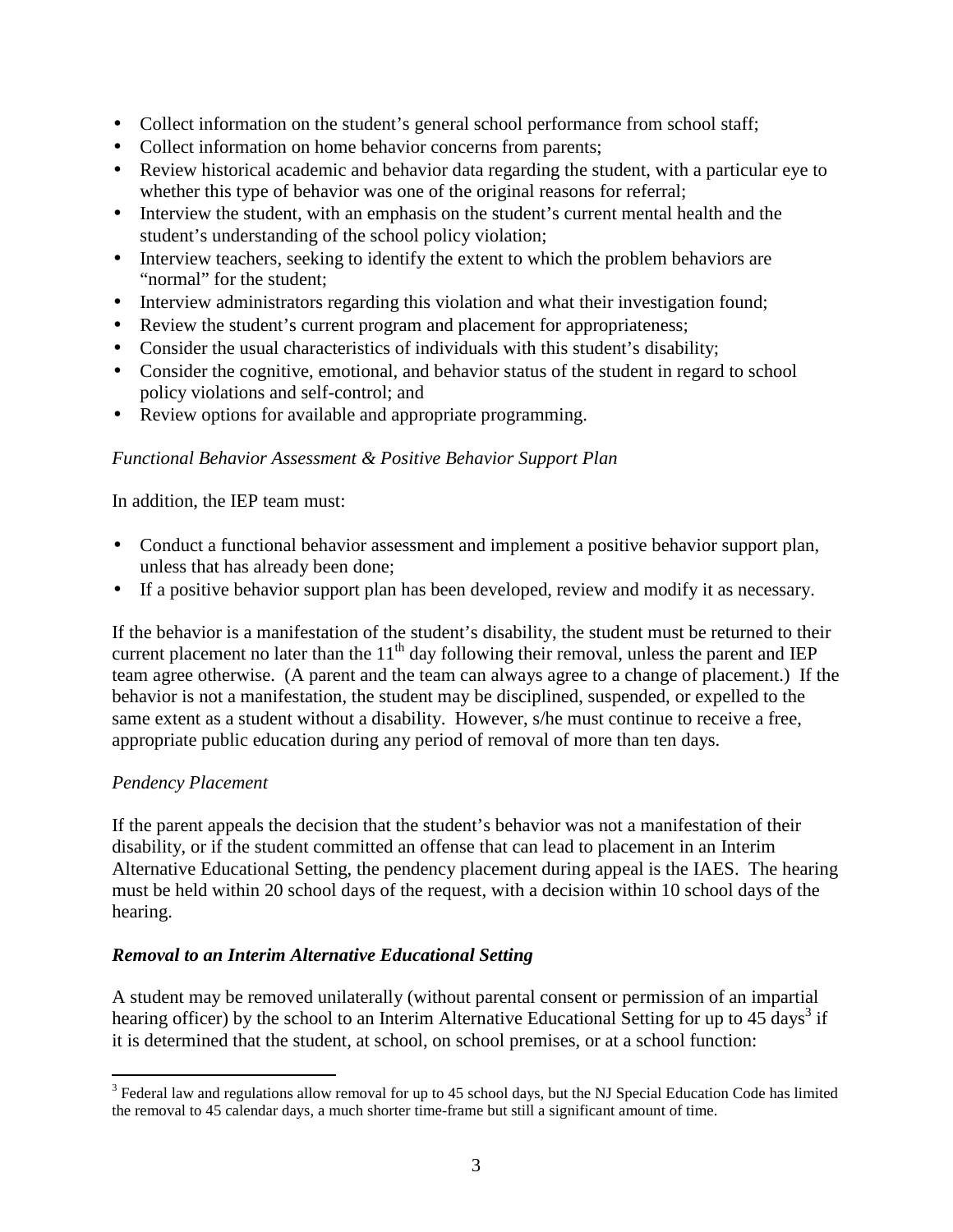- Carried or possessed a gun or dangerous weapon (as defined by U.S. Criminal Code)
- Knowingly possessed or sold illegal drugs, or sold or solicited a controlled substance
- Inflicted serious bodily injury (bodily injury that involves substantial risk of death, extreme physical pain, protracted or obvious disfigurement, or protracted loss or impairment of the function of a bodily member, organ, or mental faculty) on another.

Remember that the student is entitled to Goss v. Lopez protections. If the district plans to remove the student for more than 10 school days, it must provide the student with their constitutional due process protections and formally determine that the student has committed the offense with which they have been charged. Further, the offense must be one that would result in long-term removal of a general education student as well as a special education student. Once that determination has been made, the school may unilaterally remove the student.

In addition, an impartial hearing officer may remove a student to an Interim Alternative Educational Setting (IAES) if s/he determines that maintaining the student in the current placement is substantially likely to result in injury to the student or others. The hearing officer no longer must consider appropriateness of the current placement or whether the district made reasonable efforts to minimize the risk of harm in the current placement.

While the student is being educated in the IAES, the instruction and services that the student is receiving must enable them to progress in the general curriculum and make progress toward achieving their annual goals (and short-term objectives/benchmarks, if any). If the parent appeals, the pendency placement remains the IAES.

## *Functional Behavior Assessment and Positive Behavior Support Plan*

The IEP team must conduct a functional behavior assessment and implement a positive behavior support plan, but only if the district had not already conducted an FBA prior to the behavior that resulted in the change of placement to the IAES. The steps of an FBA include:

- Define the behavior in specific, concrete terms, label it according to its seriousness (destructive, disruptive, distracting), and prioritize behaviors to address
- Collect informant and observer data to answer key questions regarding when the behavior is most and least like to occur, including who is present, what is going on at the time, when, where, how often, and how long per episode, and observe and record antecedents, behaviors, and consequences.
- Develop a hypothesis about the purposes or functions served by the behavior (attention, escape/avoidance, getting something, self-regulation, play, etc.)
- Develop a plan that includes preventing, teaching, and reacting.
- Implement the plan, monitor its impact, and revisit and revise as necessary.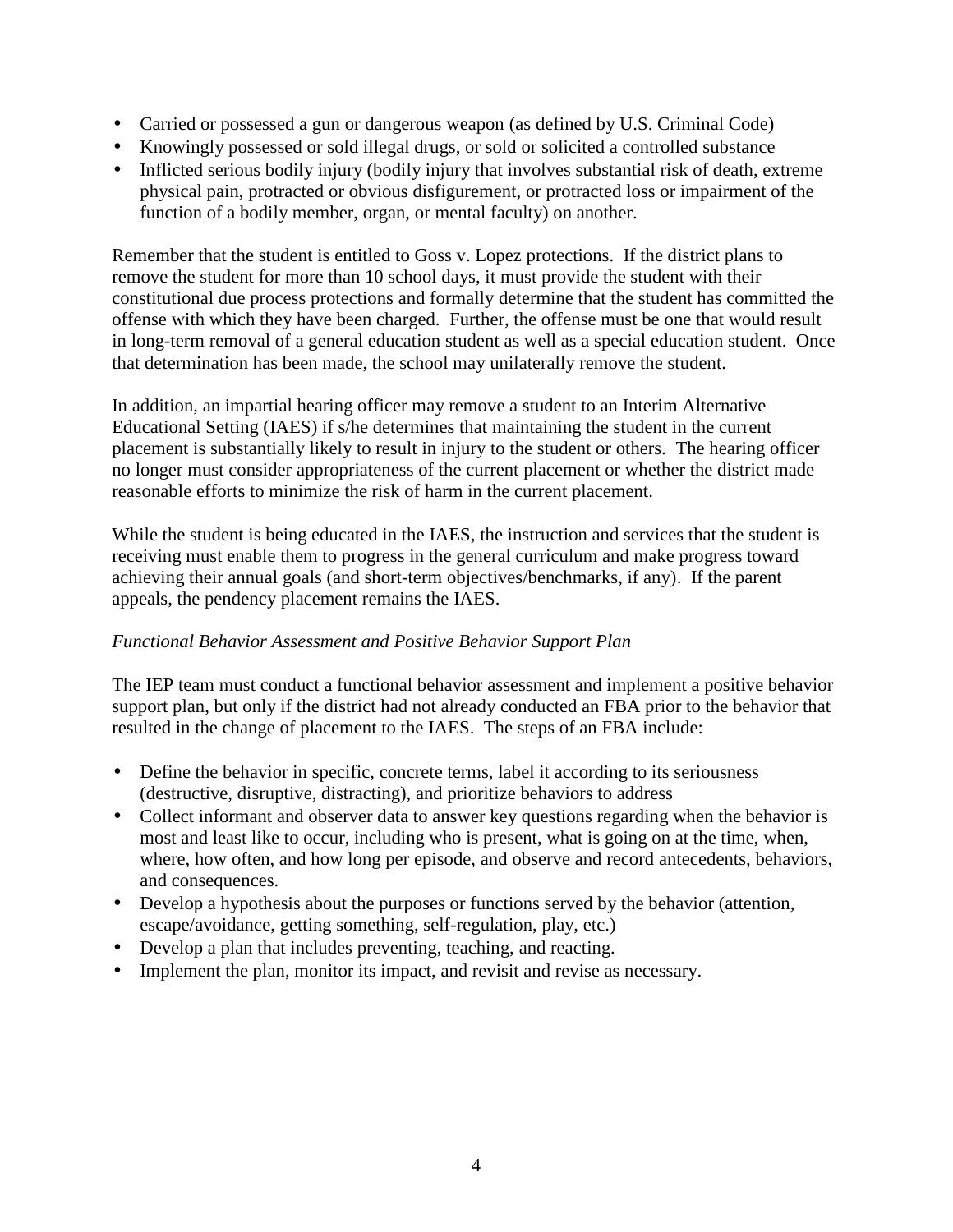### **Discipline Procedures and Timelines**

### *Behavior that cannot result in IAES placement, for < 10 day removal*

#### *Day 1*

- School conducts a minimal Goss v. Lopez proceeding to determine if student engaged in misconduct
- School notifies parent of decision to take disciplinary action
- School notifies parent of procedural safeguards<sup>4</sup>

## *No later than Day 11*

• Student is returned to original placement, unless parent and district have agreed otherwise

# *Behavior that cannot result in IAES placement, for > 10 day removal*

# *Day 1*

- School conducts a minimal Goss v. Lopez proceeding to determine if student engaged in misconduct
- School notifies parent of decision to take disciplinary action
- School notifies parent of procedural safeguards<sup>5</sup>

# *Within 1st 10 Days of Removal*

- Manifestation determination meeting takes place with the parent
- School holds a more formal hearing to determine "guilt" and appropriate penalty
- IEP team and parent review existing FBA or PBS plan, if any; conducts an FBA and develops a PBS, if appropriate

## *No later than Day 11*

-

- If the behavior is a manifestation, the student is returned to their placement by the  $11<sup>th</sup>$  day following removal
- If the behavior is not a manifestation, the student may be excluded for a comparable amount of time as a general education student would be excluded, but must receive FAPE

<sup>&</sup>lt;sup>4</sup> No manifestation determine or provision of educational services required, unless state law, district policy, or the IEP require otherwise.

 $<sup>5</sup>$  No provision of education or support services is required for the  $1<sup>st</sup>$  ten days of removal, unless state law, district</sup> policy, or the IEP require otherwise. However, once the student has been removed for ten consecutive or cumulative days in a school year, a free, appropriate public education must be provided to the student during any period of removal.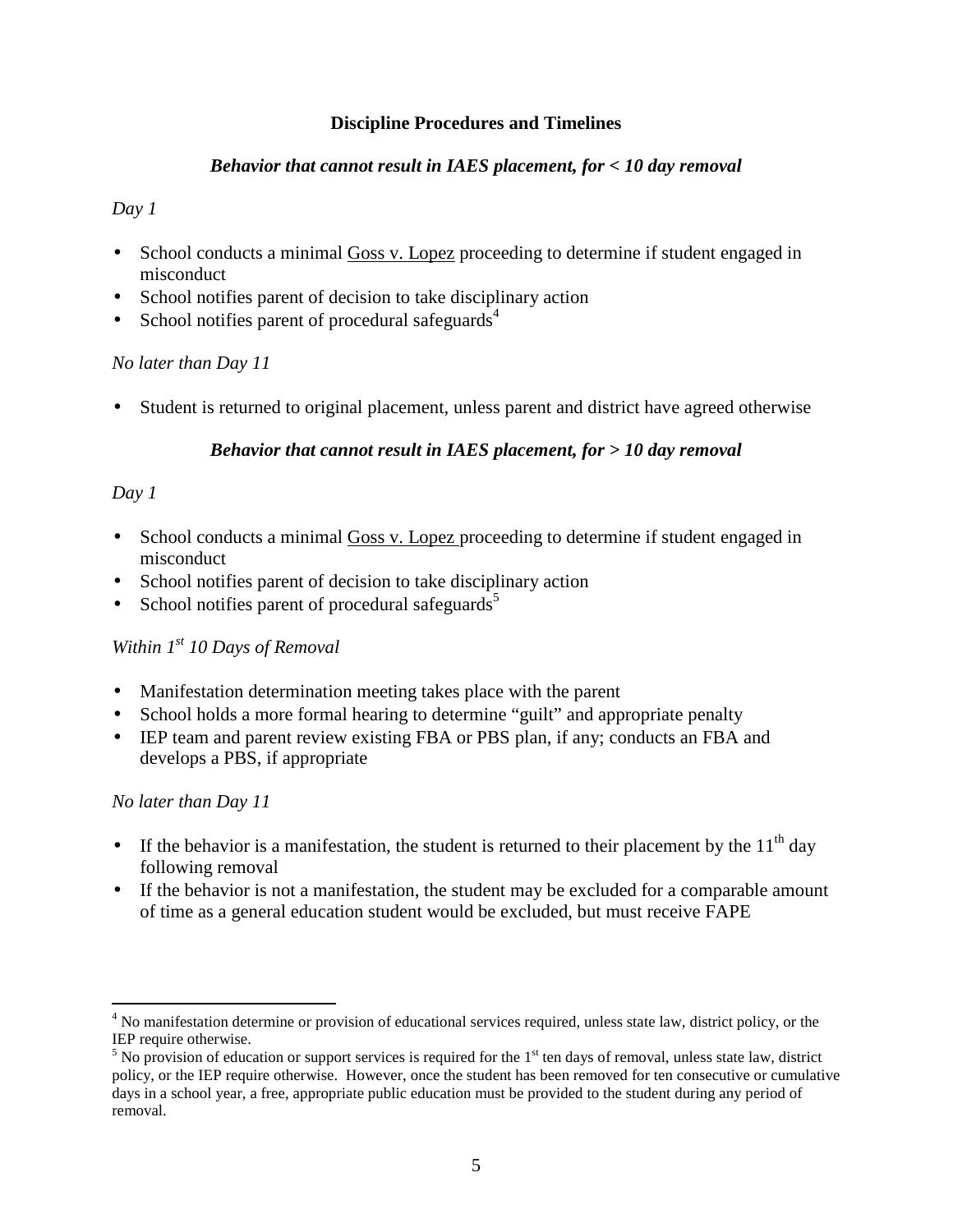## *Behavior that can result in Unilateral IAES Placement*

# *Day 1*

- School conducts a minimal Goss v. Lopez proceeding to determine if student engaged in misconduct
- School notifies parent of decision to take disciplinary action
- School notifies parent of date of meeting to determine the IAES
- School notifies parent of procedural safeguards $<sup>6</sup>$ </sup>

# *Within 1st 10 Days of Removal*

- School holds a more formal hearing to determine "guilt" and appropriate penalty
- IEP team meets with parent to determine appropriate IAES and length of removal up to 45 calendar days $'$
- IEP team and parent conduct an FBA and develop a PBS, if district had not already done so

# *Day 46*

• Student returns to original placement unless parent and district agree otherwise.

# *Behavior that can result in IAES Placement by Hearing Officer*

## *Day 1*

- School conducts a minimal Goss v. Lopez proceeding to determine student "guilt"
- School notifies parent of decision to take disciplinary action and of request for hearing
- School notifies parent of procedural safeguards $\delta$

# *Within 1st 10 Days of Removal*

- School holds a more formal hearing to determine "guilt" and appropriate penalty
- Due process hearing is held and Hearing Officer makes determination
- IEP team meets with parent to determine appropriate  $IAES<sup>9</sup>$
- IEP team and parent conduct an FBA and develop a PBS, if district had not already done so

## *Day 46*

• Student returns to original placement unless parent and district agree otherwise.

 $\overline{a}$  $<sup>6</sup>$  No provision of education or support services is required for the 1<sup>st</sup> ten days of removal, unless state law, district</sup> policy, or the IEP require otherwise.

 $\bar{7}$  The IAES must ensure continued provision of FAPE, involvement in the general education curriculum, and continued progress toward goals

 $8$  No provision of education or support services is required for the  $1<sup>st</sup>$  ten days of removal, unless state law, district

policy, or the IEP require otherwise.<br><sup>9</sup> The IAES must ensure continued provision of FAPE, involvement in the general education curriculum, and continued progress toward goals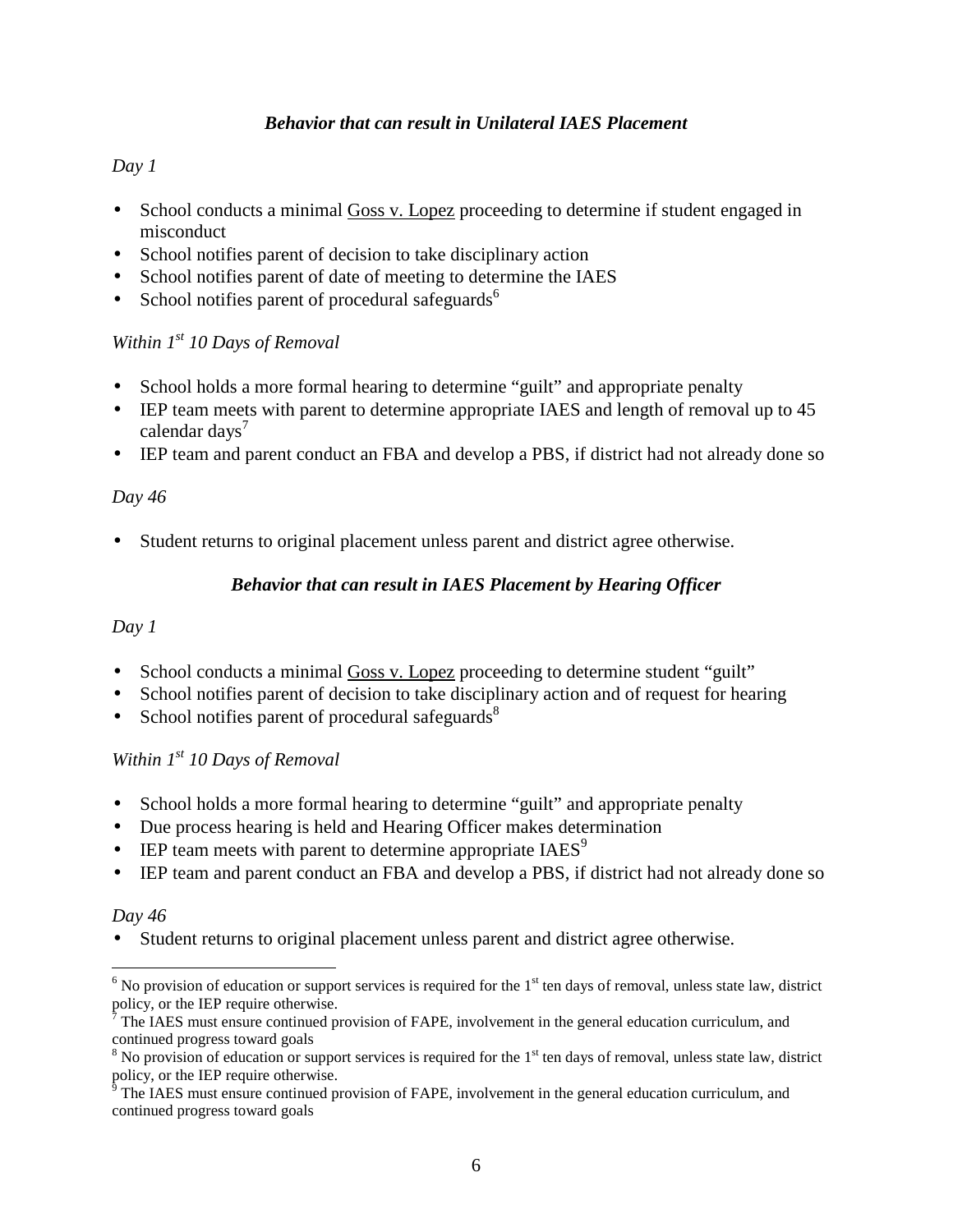#### **Manifestation Determination Worksheet**

| Student's Name                                                                                                                                                                    | Date: |
|-----------------------------------------------------------------------------------------------------------------------------------------------------------------------------------|-------|
| Eligible for IDEA services?                                                                                                                                                       |       |
| $\bullet$<br>If NO, list Section 504 impairment:<br>$\bullet$<br>If NO, did district know, or should district have known, that the student was a child with a<br>disability? $10$ |       |
| Name and Role of Team Members:                                                                                                                                                    |       |
|                                                                                                                                                                                   |       |
| Sources of information:                                                                                                                                                           |       |
| Assessments/evaluations (attach assessments and summaries)                                                                                                                        |       |
| Diagnostic information (attach results)<br>Interviews conducted (attach summaries)                                                                                                |       |
| Direct observations (attach summaries)                                                                                                                                            |       |

Description of act(s) of misconduct (include all relevant details, including whether behavior was destructive, disruptive, or distracting):

Describe the proposed disciplinary action:

<u>.</u>

Does the proposed disciplinary action constitute a change of placement (e.g., more than 10 consecutive days, or more than 10 cumulative days when a pattern has been established) If NO, proceed with disciplinary action.

\_\_\_\_\_\_\_\_\_\_\_\_\_\_\_\_\_\_\_\_\_\_\_\_\_\_\_\_\_\_\_\_\_\_\_\_\_\_\_\_\_\_\_\_\_\_\_\_\_\_\_\_\_\_\_\_\_\_\_\_\_\_\_\_\_\_\_\_\_\_\_\_\_\_\_\_\_\_

If YES, determine whether the conduct was caused by, or had a direct and substantial relationship to, the child's disability, or was a direct result of the district/school's failure to implement the IEP. Consider the following factors in making a manifestation determination:

 $10$  A district knew, or should have known, if the parent had expressed concerns in writing to supervisory or administrative personnel of the appropriate educational agency or their child's teacher; the child's teacher or other district personnel expressed specific concerns about a pattern of behavior demonstrated by the child directly to the special education director or other district supervisory personnel. There is no longer an exception when the parent is illiterate or has a disability. The district will not be found to know or should have known if the parent has not allowed the child to be evaluated or has refused services for the child, or if the child had been evaluated and found ineligible.